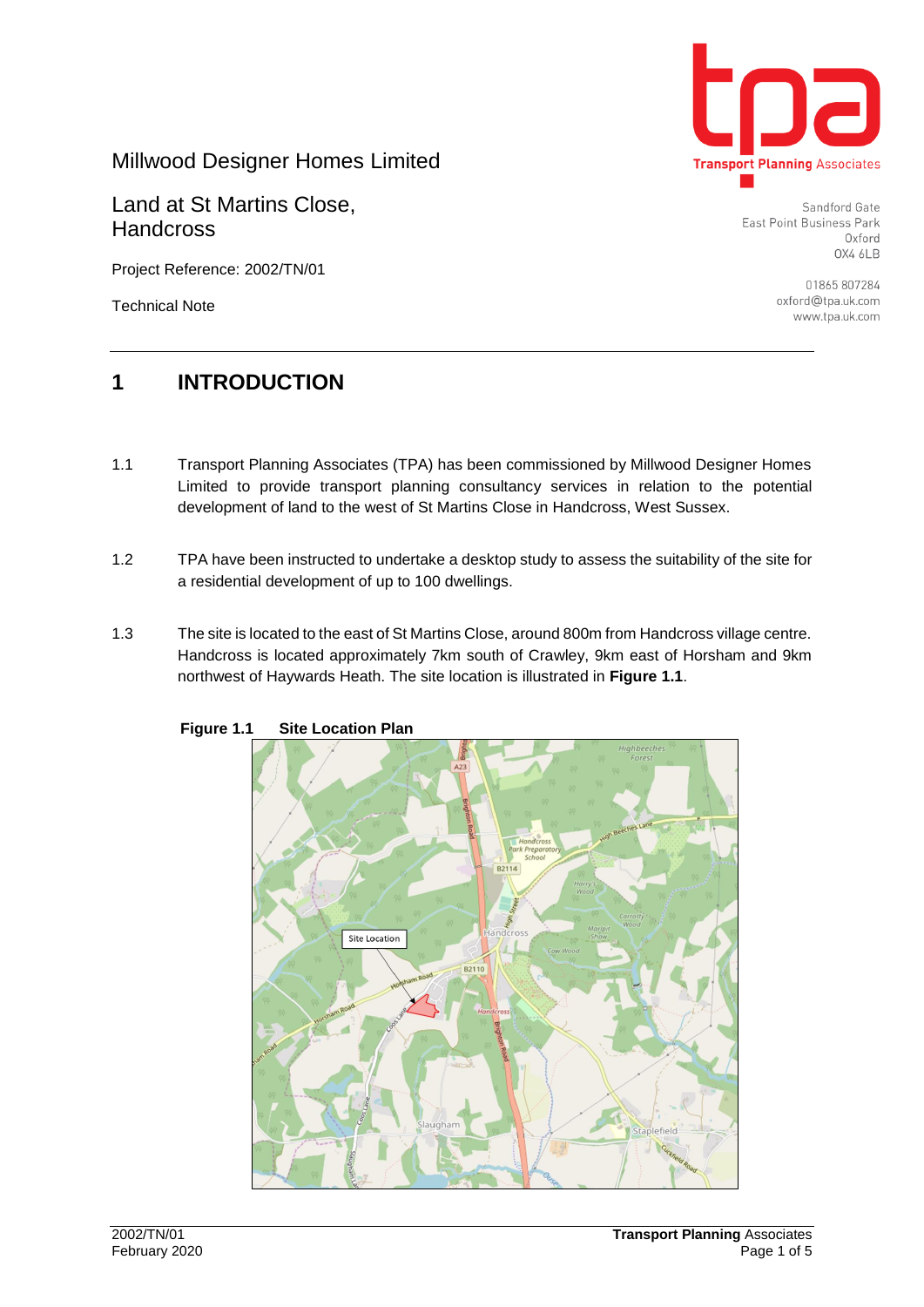# **2 SITE ACCESS**

#### **Highway Access**

- 2.1 It is envisaged that the site will be accessed from St Martins Close. St Martins Close is a culde-sac which runs roughly north to south from West Park Road and provides access to a number of residential properties and a small pumping station.
- 2.2 St Martins Close forms part of the adopted highway network as is shown in the Highway Extent Plan, which is reproduced at **Appendix A**.
- 2.3 The Highway Boundary abuts the land to the west of St Martins Close and as such, this provides scope for a new access to be provided at this location. It is considered that St Martins Close meets the requirements for a local access road as will be outlined next.
- 2.4 St Martins Close has a minimum width of approximately 4.8m and as such is suitable for two vehicles to pass safely as is outlined in Figure 7.1 in Manual for Streets. In addition, servicing vehicles already utilise St Martins Close to provide refuse collection for the existing properties providing further evidence of the suitability of St Martins Close.
- 2.5 All properties along St Martins Close appear to have allocated parking spaces in the form of driveways, with potentially two parking spaces being provided at each property. In addition, there are a total of four off-street parking bays provided for visitors. The provision of these spaces reduces the need for users to park on street and therefore reduces the chance of the visibility along St Martins Close being obstructed.
- 2.6 The vehicle access point from the site into St Martins Close is likely to be located in the northeast corner of the site. An indicative location for the vehicle access is shown in **Figure 2.1.**
- **2.7** In addition to the site access, **Figure 2.1**, also outlines the proposed 43m visibility spays that are required for a 30mph road as outlined in Table 7.1 of Manual for Streets. Given the alignment of St Martins Close, vehicle speeds are likely to be lower than 30mph.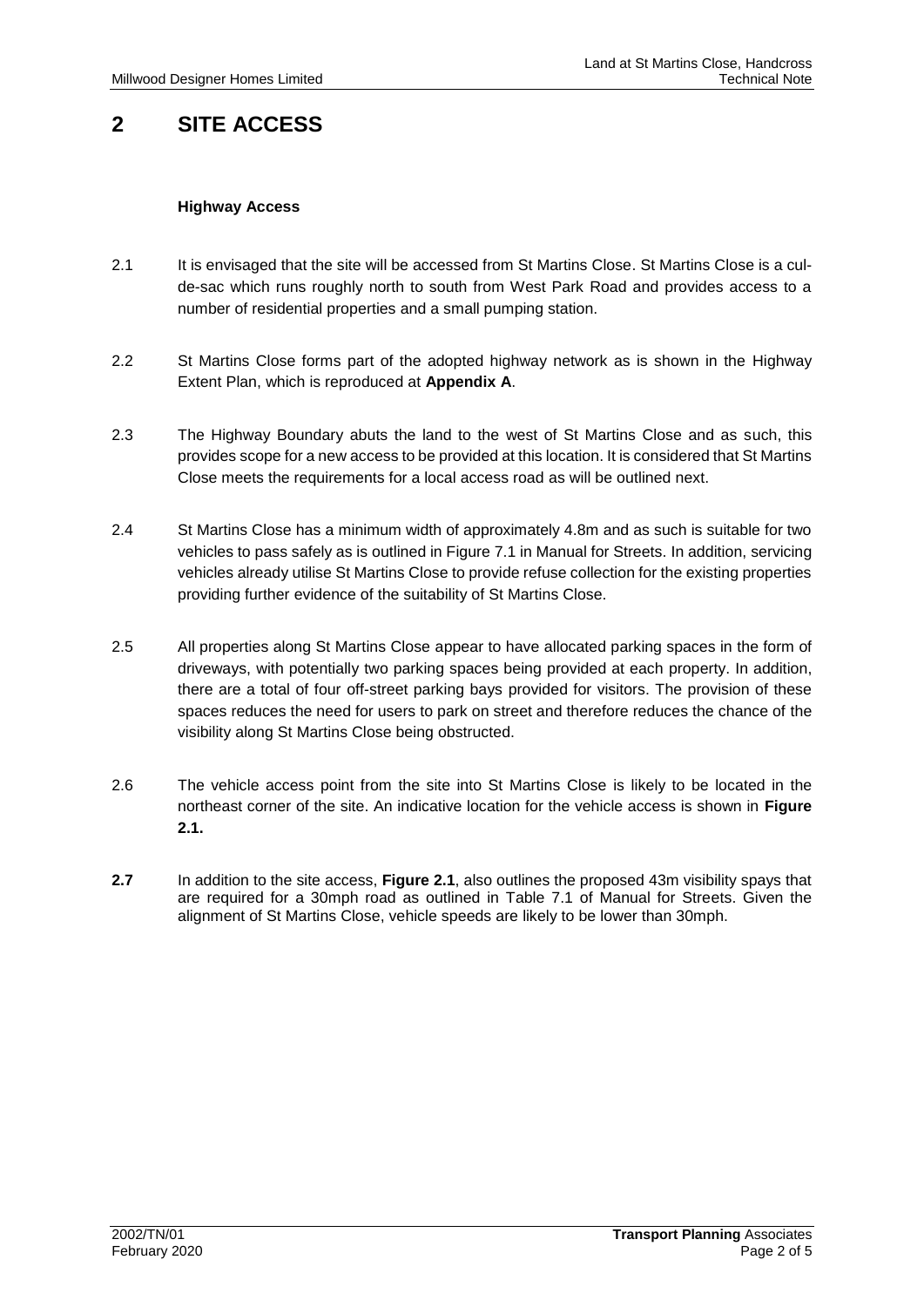

#### **Figure 2.1 Indicative Site Access Location**

2.8 The visibility splays at the West Park Road / St Martins Close also appear to be in excess of 43m and therefore are consistent with the requirement for 30mph road.

#### **Pedestrian Access**

- 2.9 The footways along St Martins Close appear to be approximately 1.8m, which is considered suitable, given the fact that it allows two pedestrains to pass, as outlined in Figure 6.8 of Manual for Streets, and the likely low level of pedestrian flows on St Martins Close.
- 2.10 Footways run along St Martins Close, West Park Road, Covert Mead and Horsham Road, providing pedestrians with a safe route from the site to the village centre where a range of services are available including a convenience store with post office, coffee shop and a newsagent / off licence. In addition, this route provides connections to the local bus stops and primary school.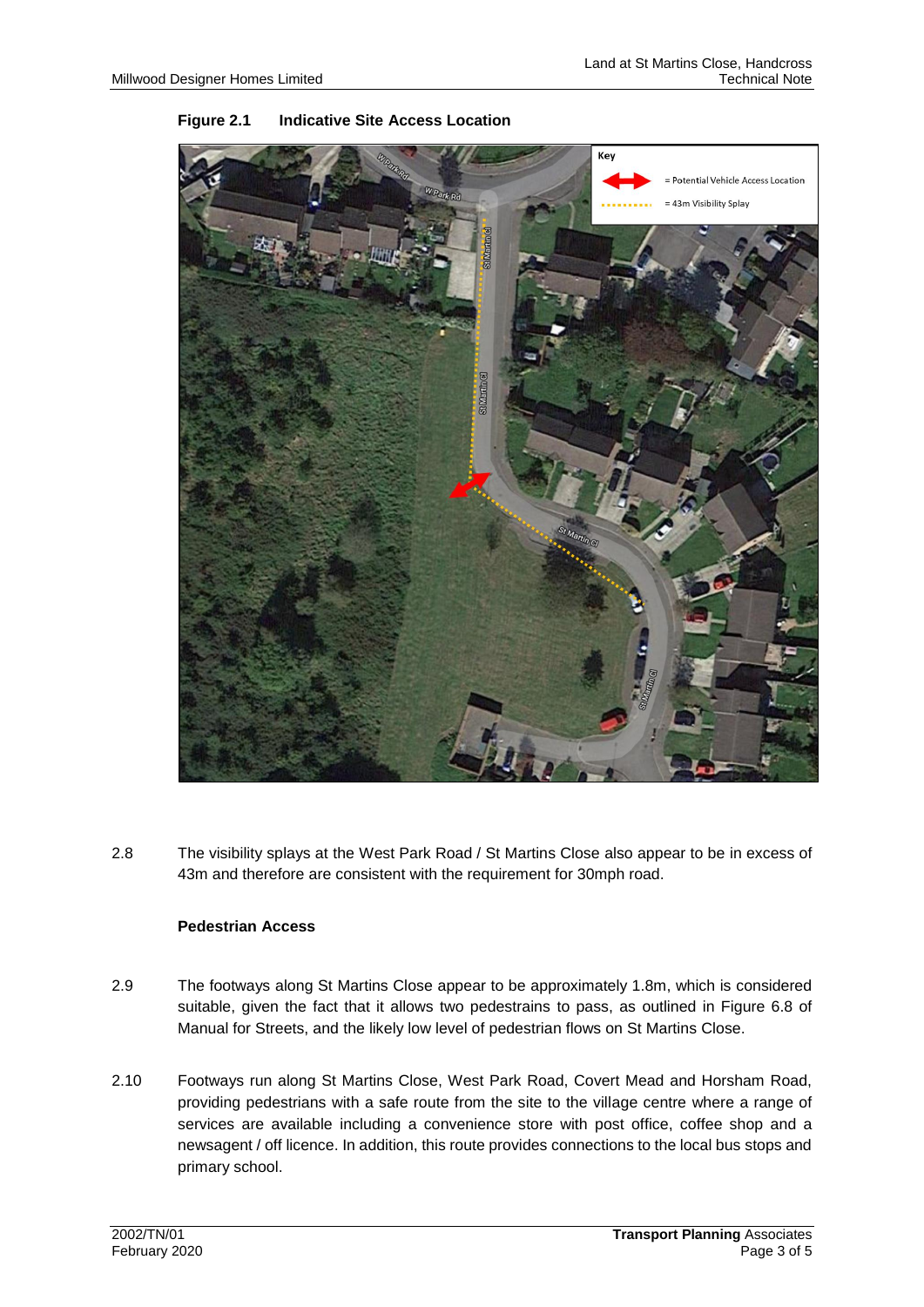- 2.11 Dropped kerbs appear to be provided at all crossing points within the vicinity of the site, providing a permeable route for pedestrians and for those with mobility impairments.
- 2.12 The local roads also benefit from street lighting, providing pedestrians with a safe route between the village centre at all times of the day.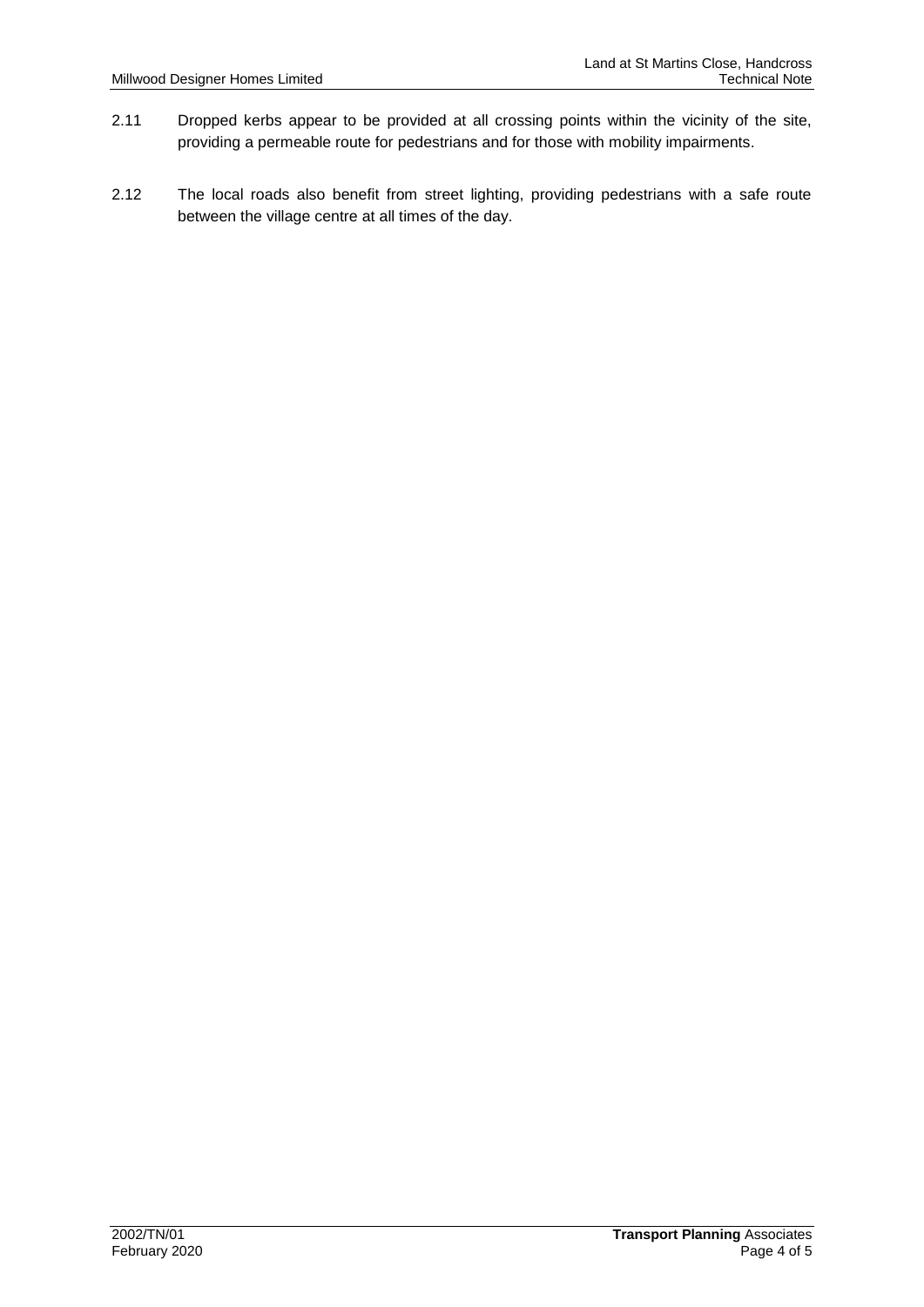# **3 POTENTIAL TRIP RATES AND DISTRIBUTION**

#### **Trip Rates**

3.1 Initial trip rates have been obtained from the Trip Rate Information Computer System (TRICS) version 7.6.1. The TRICS rates are summarised in **Table 3.1.** 

| Table 3.1 | Vehicle Trip Rates (per 100sqm) |  |
|-----------|---------------------------------|--|
|           |                                 |  |

|                 | <b>Arrivals</b> | <b>Departures</b> | <b>Two-Way</b> |
|-----------------|-----------------|-------------------|----------------|
| $08:00 - 09:00$ | 0.115           | 0.360             | 0.475          |
| $17:00 - 18:00$ | 0.360           | 0.161             | 0.521          |
| Daily           | 2.080           | 2.116             | 4.246          |

*Source: TRICS version 7.6.1; Notes: Trip Rates output per dwelling* 

3.2 Assuming a development of 100 units, it is likely that the resultant two-way trip generation in the AM peak is likely to be 48 vehicles, while in the PM peak it is likely to be 52 two-way vehicle movements.

#### **Trip Distribution**

- 3.3 It is likely that trips to / from the site will be spilt across multiple destinations, with approximately:
	- **43%** (21 vehicles in AM peak and 22 vehicles in the PM peak) heading north towards London, Gatwick Airport and Crawley;
	- **33%** (16 vehicles in AM peak and 17 vehicles in the PM peak) heading southeast towards Heywards Heath;
	- **13%** (6 vehicles in AM peak and 7 vehicles in the PM peak) heading south towards Brighton; and,
	- **11%** (5 vehicles in AM peak and 6 vehicles in the PM peak) heading west towards Horsham (Office for National Statistics, 2011).

#### **Summary**

3.4 Given the likely trip generation and distribution of vehicle trips to / from the site, it is unlikely to have a detrimental effect on the local junctions or highway network.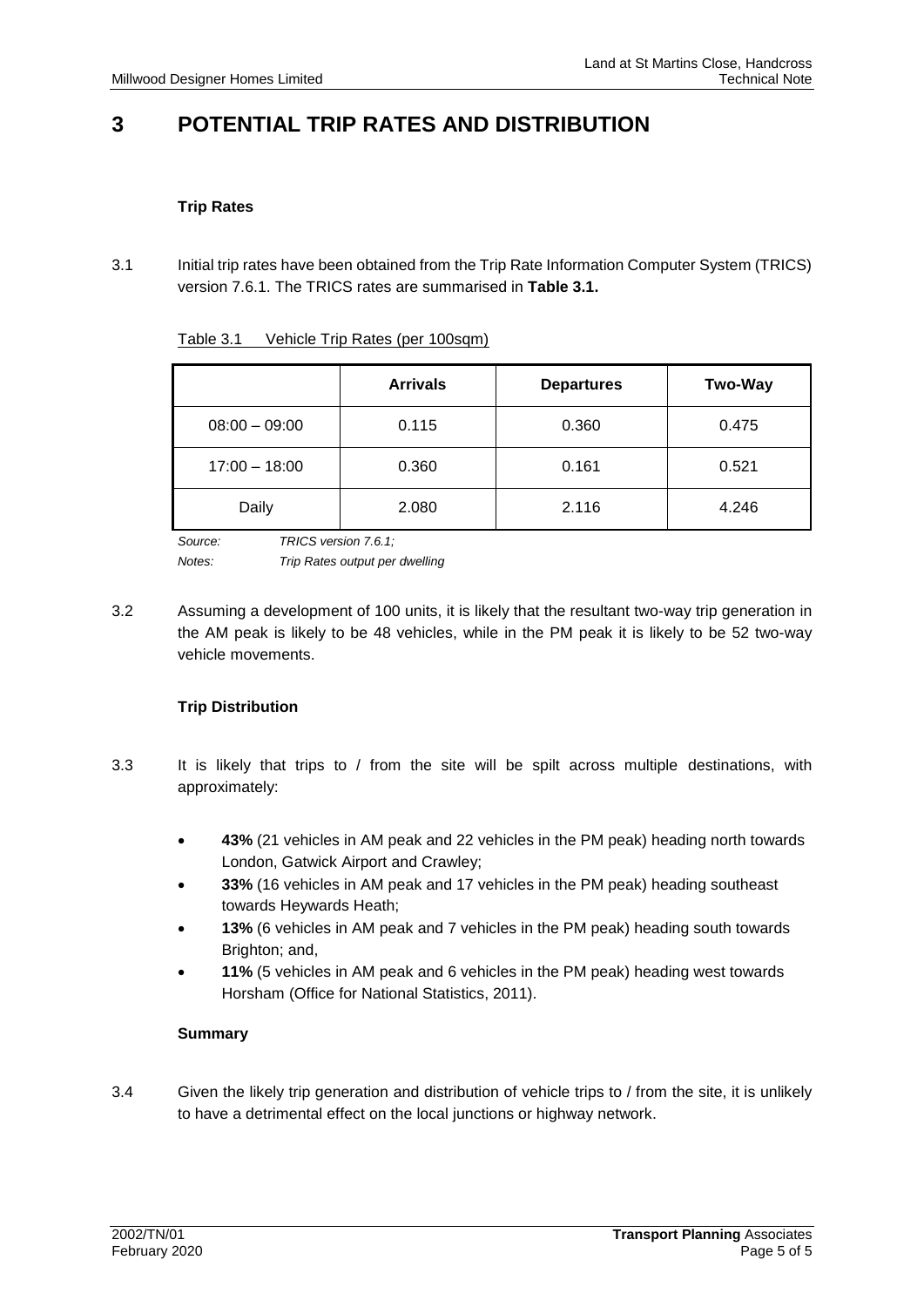## **DOCUMENT SIGNATURE AND REVIEW SHEET**

|                  | Prepared By:     | Checked By: | Approved for issue |
|------------------|------------------|-------------|--------------------|
| <b>Name</b>      | <b>T</b> Wilkins | D. Ford     | D. Ford            |
| <b>Signature</b> | ТW               | <b>DEF</b>  | DEF                |
| <b>Date</b>      | 20/01/2020       | 22/01/20    | 22/01/20           |

#### **Document Review**

| Revision | Date | Description | Checked By |
|----------|------|-------------|------------|
|          |      |             |            |
|          |      |             |            |
|          |      |             |            |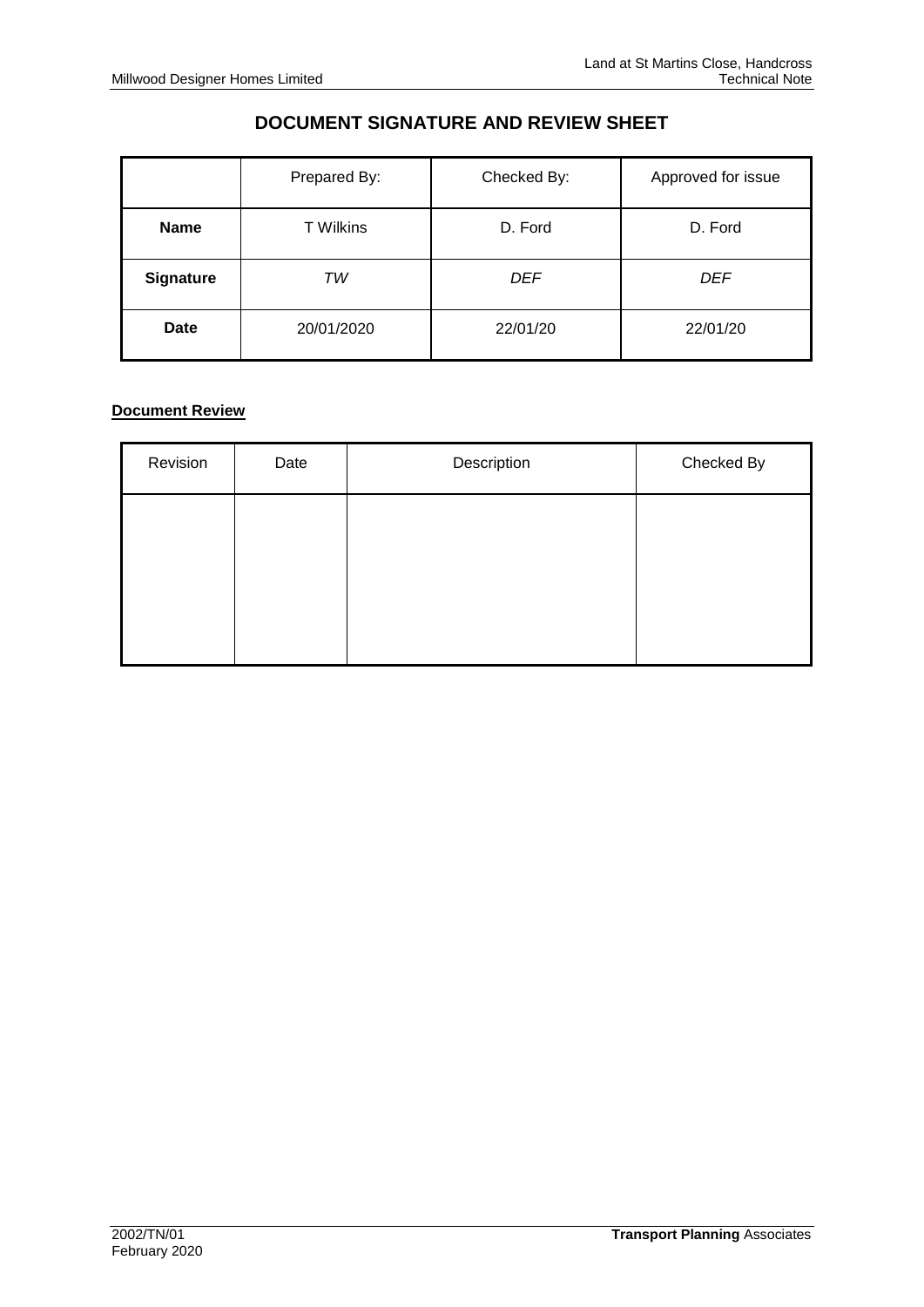# **APPENDIX A**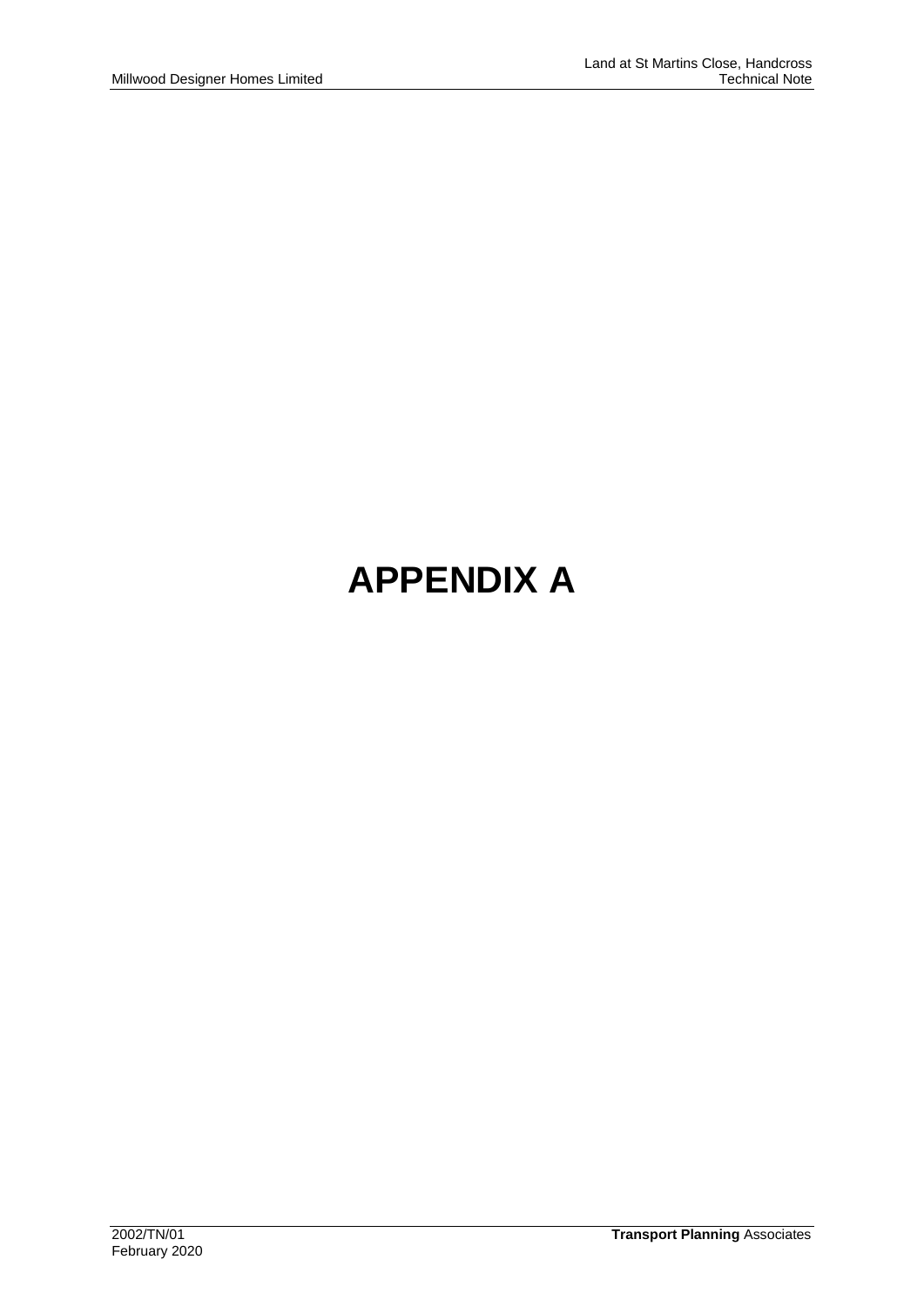Dear Sirs,

## **Application for Highway boundary information Our reference: DPRCE-3-56753**

### **Your reference: SF25645840000**

1 & 4 For clarification, I attach a 1:1250 scale G.I.S. extract from an Ordnance Survey Map, on which I have shown shaded in pink the extent of the publicly maintainable highway in the immediate vicinity of the above named property according to the West Sussex County Council's current records.

2 & 5 None proposed as far as West Sussex County Council is aware as Highway Authority.

3 There are no legally recorded Definitive Public Rights of Way shown crossing or abutting the site edged red on the plan submitted with your letter. You may be interested to know that there is a procedure under the provisions of Section 53 of the Wildlife and Countryside Act, 1981, whereby members of the public can claim that a path has become public through long use or may apply to alter the status of an existing highway, on the basis of user or documentary evidence. No such claims have been received to date in this area.

Kind regards,

The Local Land Charges Team

Local Land Charges Team, Strategic Planning, [West Sussex County Council](http://www.westsussex.gov.uk/) | Location: Ground Floor Northleigh, County Hall, Chichester PO19 1QT Internal: 26700 | External: 0330 2226700 E-mail: [land.charges@westsussex.gov.uk](mailto:land.charges@westsussex.gov.uk)

This reply is specific to the above mentioned property/area and cannot be relied upon for use on any other property/area. Information about the status of a highway, and in some circumstances the extent of the highway, may be taken from a number of sources held by the County Council. Unless taken from a legal agreement the information should be regarded as guidance only. This is particularly important when there are legal consequences arising from information shown on any plan attached to this letter. If you would like further details or have any information which you feel the County Council should consider please write to the contact above.

This email and any attachments are confidential and intended solely for the persons addressed. If it has come to you in error please reply to advise us but you should not read it, copy it, show it to anyone else nor make any other use of its content. West Sussex County Council takes steps to ensure emails and attachments are virus-free but you should carry out your own checks before opening any attachment.